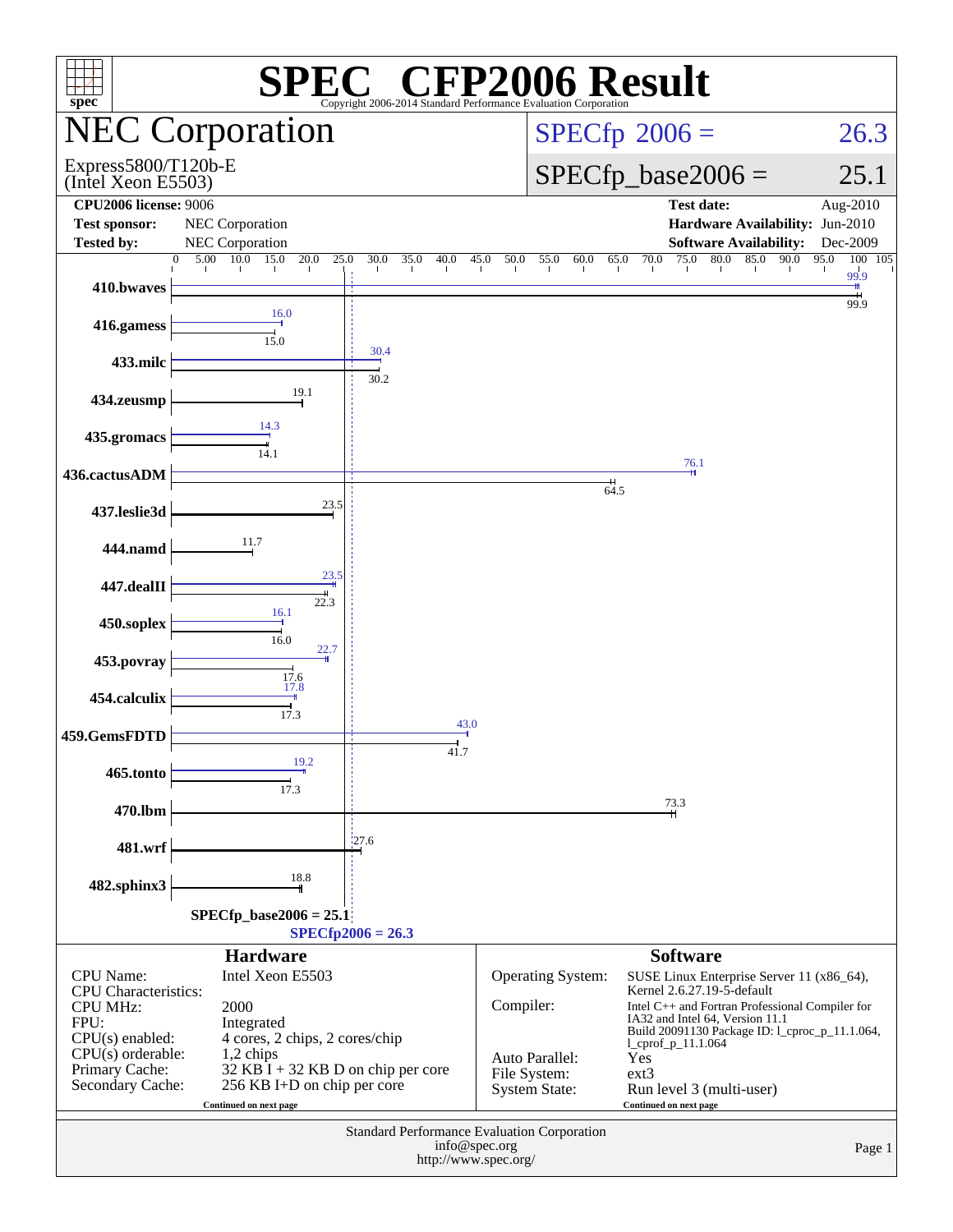

[482.sphinx3](http://www.spec.org/auto/cpu2006/Docs/482.sphinx3.html) 1029 18.9 **[1035](http://www.spec.org/auto/cpu2006/Docs/result-fields.html#Median) [18.8](http://www.spec.org/auto/cpu2006/Docs/result-fields.html#Median)** 1049 18.6 1029 18.9 **[1035](http://www.spec.org/auto/cpu2006/Docs/result-fields.html#Median) [18.8](http://www.spec.org/auto/cpu2006/Docs/result-fields.html#Median)** 1049 18.6 Results appear in the [order in which they were run.](http://www.spec.org/auto/cpu2006/Docs/result-fields.html#RunOrder) Bold underlined text [indicates a median measurement.](http://www.spec.org/auto/cpu2006/Docs/result-fields.html#Median)

#### **[Operating System Notes](http://www.spec.org/auto/cpu2006/Docs/result-fields.html#OperatingSystemNotes)**

'ulimit -s unlimited' was used to set the stacksize to unlimited prior to run

#### **[Platform Notes](http://www.spec.org/auto/cpu2006/Docs/result-fields.html#PlatformNotes)**

 BIOS setting: NUMA configuration : Disabled

#### **[General Notes](http://www.spec.org/auto/cpu2006/Docs/result-fields.html#GeneralNotes)**

 OMP\_NUM\_THREADS set to number of cores KMP\_AFFINITY set to granularity=fine,scatter KMP\_STACKSIZE set to 200M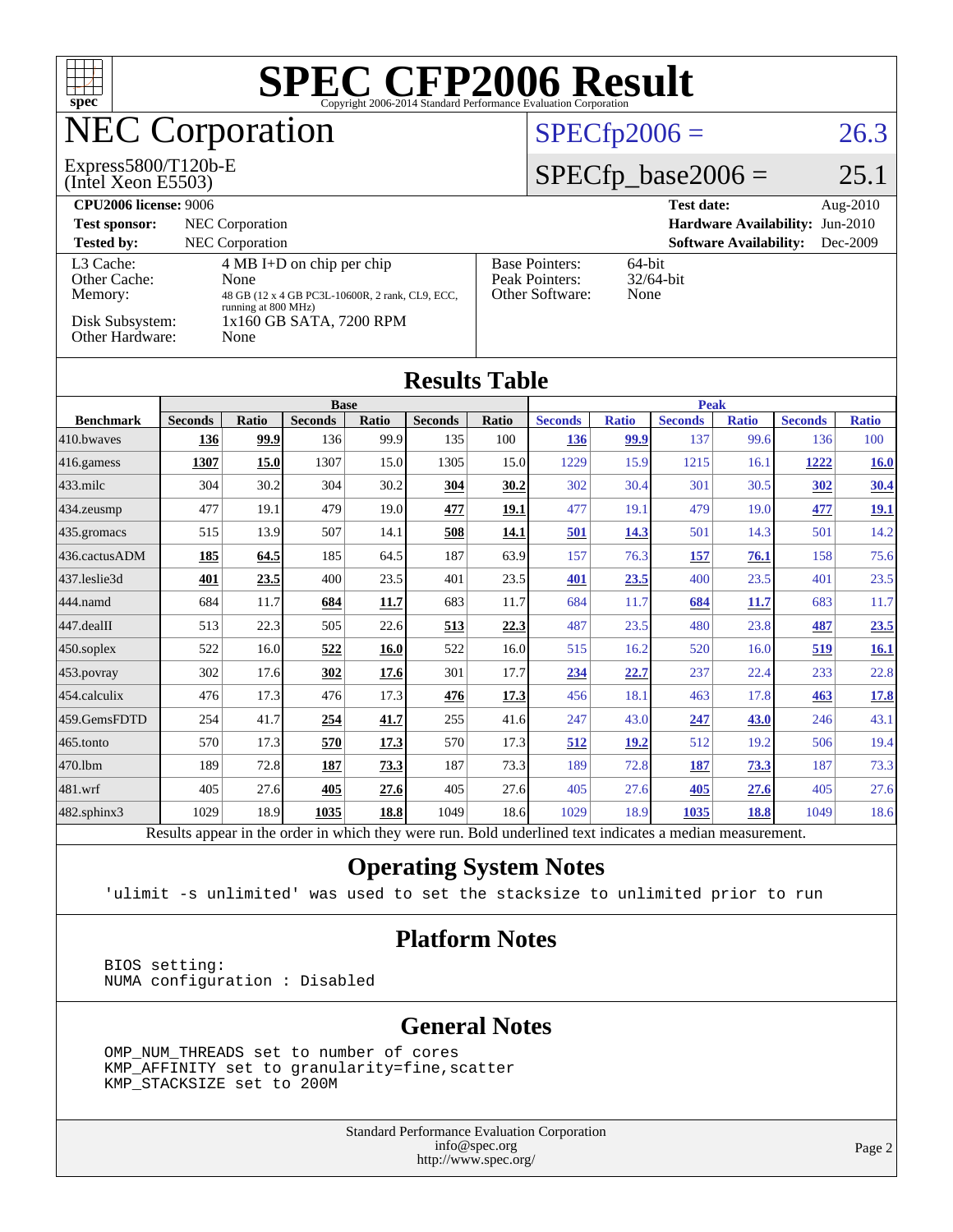

# NEC Corporation

#### (Intel Xeon E5503) Express5800/T120b-E

 $SPECTp2006 = 26.3$ 

 $SPECfp\_base2006 = 25.1$ 

**[Test sponsor:](http://www.spec.org/auto/cpu2006/Docs/result-fields.html#Testsponsor)** NEC Corporation **[Hardware Availability:](http://www.spec.org/auto/cpu2006/Docs/result-fields.html#HardwareAvailability)** Jun-2010 **[Tested by:](http://www.spec.org/auto/cpu2006/Docs/result-fields.html#Testedby)** NEC Corporation **[Software Availability:](http://www.spec.org/auto/cpu2006/Docs/result-fields.html#SoftwareAvailability)** Dec-2009

**[CPU2006 license:](http://www.spec.org/auto/cpu2006/Docs/result-fields.html#CPU2006license)** 9006 **[Test date:](http://www.spec.org/auto/cpu2006/Docs/result-fields.html#Testdate)** Aug-2010

## **[Base Compiler Invocation](http://www.spec.org/auto/cpu2006/Docs/result-fields.html#BaseCompilerInvocation)**

[C benchmarks](http://www.spec.org/auto/cpu2006/Docs/result-fields.html#Cbenchmarks): icc  $-m64$ 

[C++ benchmarks:](http://www.spec.org/auto/cpu2006/Docs/result-fields.html#CXXbenchmarks) [icpc -m64](http://www.spec.org/cpu2006/results/res2010q3/cpu2006-20100829-13097.flags.html#user_CXXbase_intel_icpc_64bit_bedb90c1146cab66620883ef4f41a67e)

[Fortran benchmarks](http://www.spec.org/auto/cpu2006/Docs/result-fields.html#Fortranbenchmarks): [ifort -m64](http://www.spec.org/cpu2006/results/res2010q3/cpu2006-20100829-13097.flags.html#user_FCbase_intel_ifort_64bit_ee9d0fb25645d0210d97eb0527dcc06e)

[Benchmarks using both Fortran and C](http://www.spec.org/auto/cpu2006/Docs/result-fields.html#BenchmarksusingbothFortranandC): [icc -m64](http://www.spec.org/cpu2006/results/res2010q3/cpu2006-20100829-13097.flags.html#user_CC_FCbase_intel_icc_64bit_0b7121f5ab7cfabee23d88897260401c) [ifort -m64](http://www.spec.org/cpu2006/results/res2010q3/cpu2006-20100829-13097.flags.html#user_CC_FCbase_intel_ifort_64bit_ee9d0fb25645d0210d97eb0527dcc06e)

## **[Base Portability Flags](http://www.spec.org/auto/cpu2006/Docs/result-fields.html#BasePortabilityFlags)**

| 410.bwaves: -DSPEC CPU LP64                  |                                                                |
|----------------------------------------------|----------------------------------------------------------------|
| 416.gamess: - DSPEC_CPU_LP64                 |                                                                |
| 433.milc: -DSPEC CPU LP64                    |                                                                |
| 434.zeusmp: -DSPEC_CPU_LP64                  |                                                                |
| 435.gromacs: -DSPEC_CPU_LP64 -nofor_main     |                                                                |
| 436.cactusADM: - DSPEC CPU LP64 - nofor main |                                                                |
| 437.leslie3d: -DSPEC CPU LP64                |                                                                |
| 444.namd: - DSPEC CPU LP64                   |                                                                |
| 447.dealII: - DSPEC CPU LP64                 |                                                                |
| 450.soplex: -DSPEC_CPU_LP64                  |                                                                |
| 453.povray: -DSPEC_CPU_LP64                  |                                                                |
| 454.calculix: - DSPEC CPU LP64 - nofor main  |                                                                |
| 459. GemsFDTD: - DSPEC CPU LP64              |                                                                |
| 465.tonto: - DSPEC CPU LP64                  |                                                                |
| 470.1bm: - DSPEC CPU LP64                    |                                                                |
|                                              | 481.wrf: -DSPEC_CPU_LP64 -DSPEC_CPU_CASE_FLAG -DSPEC_CPU_LINUX |
| 482.sphinx3: -DSPEC_CPU_LP64                 |                                                                |
|                                              |                                                                |

#### **[Base Optimization Flags](http://www.spec.org/auto/cpu2006/Docs/result-fields.html#BaseOptimizationFlags)**

[C benchmarks](http://www.spec.org/auto/cpu2006/Docs/result-fields.html#Cbenchmarks): [-xSSE4.2](http://www.spec.org/cpu2006/results/res2010q3/cpu2006-20100829-13097.flags.html#user_CCbase_f-xSSE42_f91528193cf0b216347adb8b939d4107) [-ipo](http://www.spec.org/cpu2006/results/res2010q3/cpu2006-20100829-13097.flags.html#user_CCbase_f-ipo) [-O3](http://www.spec.org/cpu2006/results/res2010q3/cpu2006-20100829-13097.flags.html#user_CCbase_f-O3) [-no-prec-div](http://www.spec.org/cpu2006/results/res2010q3/cpu2006-20100829-13097.flags.html#user_CCbase_f-no-prec-div) [-static](http://www.spec.org/cpu2006/results/res2010q3/cpu2006-20100829-13097.flags.html#user_CCbase_f-static) [-parallel](http://www.spec.org/cpu2006/results/res2010q3/cpu2006-20100829-13097.flags.html#user_CCbase_f-parallel) [-opt-prefetch](http://www.spec.org/cpu2006/results/res2010q3/cpu2006-20100829-13097.flags.html#user_CCbase_f-opt-prefetch) [C++ benchmarks:](http://www.spec.org/auto/cpu2006/Docs/result-fields.html#CXXbenchmarks) [-xSSE4.2](http://www.spec.org/cpu2006/results/res2010q3/cpu2006-20100829-13097.flags.html#user_CXXbase_f-xSSE42_f91528193cf0b216347adb8b939d4107) [-ipo](http://www.spec.org/cpu2006/results/res2010q3/cpu2006-20100829-13097.flags.html#user_CXXbase_f-ipo) [-O3](http://www.spec.org/cpu2006/results/res2010q3/cpu2006-20100829-13097.flags.html#user_CXXbase_f-O3) [-no-prec-div](http://www.spec.org/cpu2006/results/res2010q3/cpu2006-20100829-13097.flags.html#user_CXXbase_f-no-prec-div) [-static](http://www.spec.org/cpu2006/results/res2010q3/cpu2006-20100829-13097.flags.html#user_CXXbase_f-static) [-parallel](http://www.spec.org/cpu2006/results/res2010q3/cpu2006-20100829-13097.flags.html#user_CXXbase_f-parallel) [-opt-prefetch](http://www.spec.org/cpu2006/results/res2010q3/cpu2006-20100829-13097.flags.html#user_CXXbase_f-opt-prefetch) [Fortran benchmarks](http://www.spec.org/auto/cpu2006/Docs/result-fields.html#Fortranbenchmarks): [-xSSE4.2](http://www.spec.org/cpu2006/results/res2010q3/cpu2006-20100829-13097.flags.html#user_FCbase_f-xSSE42_f91528193cf0b216347adb8b939d4107) [-ipo](http://www.spec.org/cpu2006/results/res2010q3/cpu2006-20100829-13097.flags.html#user_FCbase_f-ipo) [-O3](http://www.spec.org/cpu2006/results/res2010q3/cpu2006-20100829-13097.flags.html#user_FCbase_f-O3) [-no-prec-div](http://www.spec.org/cpu2006/results/res2010q3/cpu2006-20100829-13097.flags.html#user_FCbase_f-no-prec-div) [-static](http://www.spec.org/cpu2006/results/res2010q3/cpu2006-20100829-13097.flags.html#user_FCbase_f-static) [-parallel](http://www.spec.org/cpu2006/results/res2010q3/cpu2006-20100829-13097.flags.html#user_FCbase_f-parallel) [-opt-prefetch](http://www.spec.org/cpu2006/results/res2010q3/cpu2006-20100829-13097.flags.html#user_FCbase_f-opt-prefetch) [Benchmarks using both Fortran and C](http://www.spec.org/auto/cpu2006/Docs/result-fields.html#BenchmarksusingbothFortranandC): [-xSSE4.2](http://www.spec.org/cpu2006/results/res2010q3/cpu2006-20100829-13097.flags.html#user_CC_FCbase_f-xSSE42_f91528193cf0b216347adb8b939d4107) [-ipo](http://www.spec.org/cpu2006/results/res2010q3/cpu2006-20100829-13097.flags.html#user_CC_FCbase_f-ipo) [-O3](http://www.spec.org/cpu2006/results/res2010q3/cpu2006-20100829-13097.flags.html#user_CC_FCbase_f-O3) [-no-prec-div](http://www.spec.org/cpu2006/results/res2010q3/cpu2006-20100829-13097.flags.html#user_CC_FCbase_f-no-prec-div) [-static](http://www.spec.org/cpu2006/results/res2010q3/cpu2006-20100829-13097.flags.html#user_CC_FCbase_f-static) [-parallel](http://www.spec.org/cpu2006/results/res2010q3/cpu2006-20100829-13097.flags.html#user_CC_FCbase_f-parallel) [-opt-prefetch](http://www.spec.org/cpu2006/results/res2010q3/cpu2006-20100829-13097.flags.html#user_CC_FCbase_f-opt-prefetch)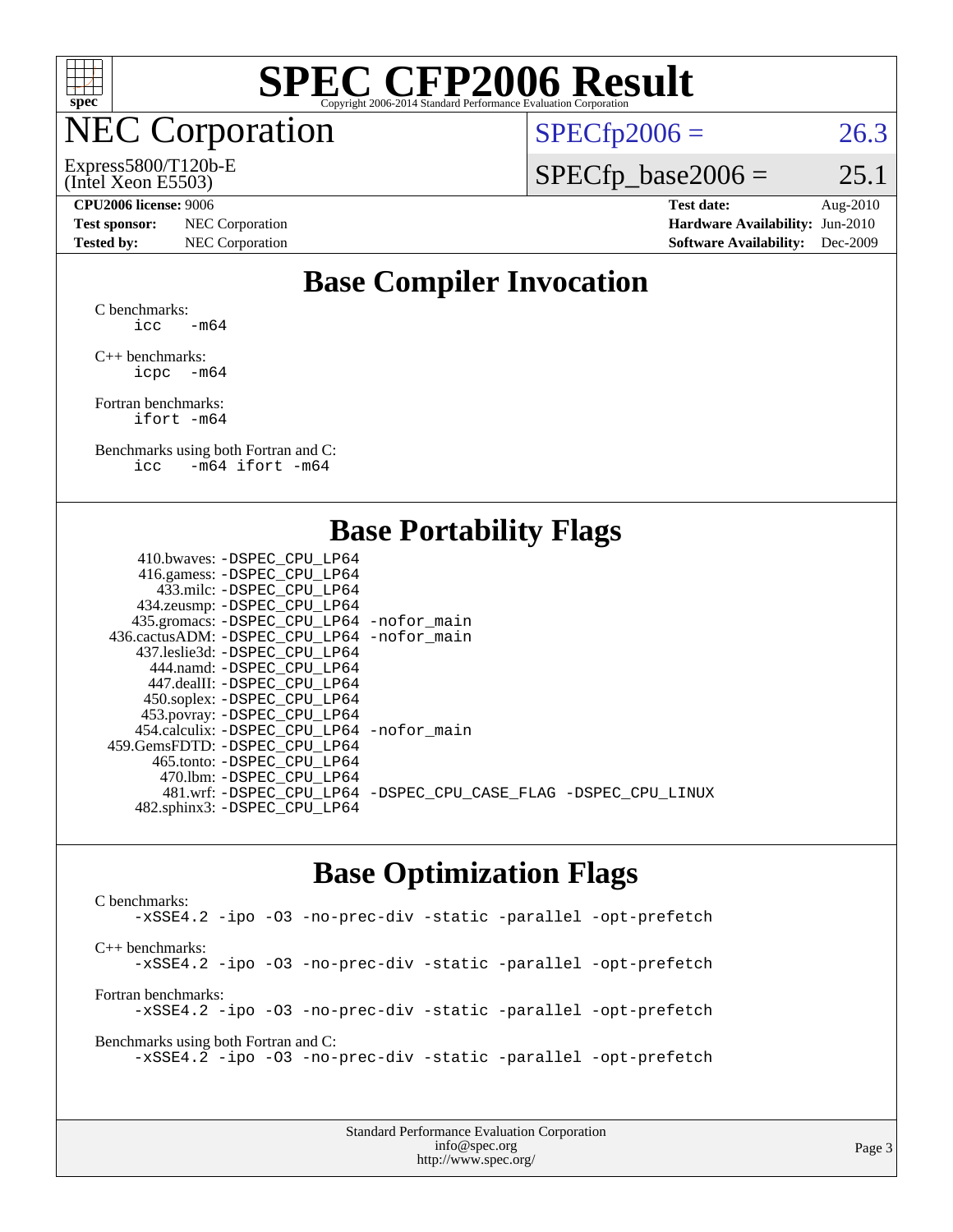

**EC Corporation** 

(Intel Xeon E5503) Express5800/T120b-E  $SPECTp2006 = 26.3$ 

 $SPECTp\_base2006 = 25.1$ 

**[CPU2006 license:](http://www.spec.org/auto/cpu2006/Docs/result-fields.html#CPU2006license)** 9006 **[Test date:](http://www.spec.org/auto/cpu2006/Docs/result-fields.html#Testdate)** Aug-2010

**[Test sponsor:](http://www.spec.org/auto/cpu2006/Docs/result-fields.html#Testsponsor)** NEC Corporation **[Hardware Availability:](http://www.spec.org/auto/cpu2006/Docs/result-fields.html#HardwareAvailability)** Jun-2010 **[Tested by:](http://www.spec.org/auto/cpu2006/Docs/result-fields.html#Testedby)** NEC Corporation **[Software Availability:](http://www.spec.org/auto/cpu2006/Docs/result-fields.html#SoftwareAvailability)** Dec-2009

## **[Peak Compiler Invocation](http://www.spec.org/auto/cpu2006/Docs/result-fields.html#PeakCompilerInvocation)**

[C benchmarks](http://www.spec.org/auto/cpu2006/Docs/result-fields.html#Cbenchmarks):  $\text{icc}$   $-\text{m64}$ 

[C++ benchmarks:](http://www.spec.org/auto/cpu2006/Docs/result-fields.html#CXXbenchmarks) [icpc -m64](http://www.spec.org/cpu2006/results/res2010q3/cpu2006-20100829-13097.flags.html#user_CXXpeak_intel_icpc_64bit_bedb90c1146cab66620883ef4f41a67e)

[Fortran benchmarks](http://www.spec.org/auto/cpu2006/Docs/result-fields.html#Fortranbenchmarks): [ifort -m64](http://www.spec.org/cpu2006/results/res2010q3/cpu2006-20100829-13097.flags.html#user_FCpeak_intel_ifort_64bit_ee9d0fb25645d0210d97eb0527dcc06e)

[Benchmarks using both Fortran and C](http://www.spec.org/auto/cpu2006/Docs/result-fields.html#BenchmarksusingbothFortranandC): [icc -m64](http://www.spec.org/cpu2006/results/res2010q3/cpu2006-20100829-13097.flags.html#user_CC_FCpeak_intel_icc_64bit_0b7121f5ab7cfabee23d88897260401c) [ifort -m64](http://www.spec.org/cpu2006/results/res2010q3/cpu2006-20100829-13097.flags.html#user_CC_FCpeak_intel_ifort_64bit_ee9d0fb25645d0210d97eb0527dcc06e)

#### **[Peak Portability Flags](http://www.spec.org/auto/cpu2006/Docs/result-fields.html#PeakPortabilityFlags)**

Same as Base Portability Flags

## **[Peak Optimization Flags](http://www.spec.org/auto/cpu2006/Docs/result-fields.html#PeakOptimizationFlags)**

[C benchmarks](http://www.spec.org/auto/cpu2006/Docs/result-fields.html#Cbenchmarks):

 433.milc: [-xSSE4.2](http://www.spec.org/cpu2006/results/res2010q3/cpu2006-20100829-13097.flags.html#user_peakPASS2_CFLAGSPASS2_LDFLAGS433_milc_f-xSSE42_f91528193cf0b216347adb8b939d4107)(pass 2) [-prof-gen](http://www.spec.org/cpu2006/results/res2010q3/cpu2006-20100829-13097.flags.html#user_peakPASS1_CFLAGSPASS1_LDFLAGS433_milc_prof_gen_e43856698f6ca7b7e442dfd80e94a8fc)(pass 1) [-ipo](http://www.spec.org/cpu2006/results/res2010q3/cpu2006-20100829-13097.flags.html#user_peakPASS2_CFLAGSPASS2_LDFLAGS433_milc_f-ipo)(pass 2) [-O3](http://www.spec.org/cpu2006/results/res2010q3/cpu2006-20100829-13097.flags.html#user_peakPASS2_CFLAGSPASS2_LDFLAGS433_milc_f-O3)(pass 2) [-no-prec-div](http://www.spec.org/cpu2006/results/res2010q3/cpu2006-20100829-13097.flags.html#user_peakPASS2_CFLAGSPASS2_LDFLAGS433_milc_f-no-prec-div)(pass 2) [-static](http://www.spec.org/cpu2006/results/res2010q3/cpu2006-20100829-13097.flags.html#user_peakPASS2_CFLAGSPASS2_LDFLAGS433_milc_f-static)(pass 2) [-prof-use](http://www.spec.org/cpu2006/results/res2010q3/cpu2006-20100829-13097.flags.html#user_peakPASS2_CFLAGSPASS2_LDFLAGS433_milc_prof_use_bccf7792157ff70d64e32fe3e1250b55)(pass 2) [-ansi-alias](http://www.spec.org/cpu2006/results/res2010q3/cpu2006-20100829-13097.flags.html#user_peakOPTIMIZE433_milc_f-ansi-alias)

 $470.$ lbm: basepeak = yes

 $482$ .sphinx3: basepeak = yes

#### [C++ benchmarks:](http://www.spec.org/auto/cpu2006/Docs/result-fields.html#CXXbenchmarks)

 $444$ .namd: basepeak = yes 447.dealII: [-xSSE4.2](http://www.spec.org/cpu2006/results/res2010q3/cpu2006-20100829-13097.flags.html#user_peakPASS2_CXXFLAGSPASS2_LDFLAGS447_dealII_f-xSSE42_f91528193cf0b216347adb8b939d4107)(pass 2) [-prof-gen](http://www.spec.org/cpu2006/results/res2010q3/cpu2006-20100829-13097.flags.html#user_peakPASS1_CXXFLAGSPASS1_LDFLAGS447_dealII_prof_gen_e43856698f6ca7b7e442dfd80e94a8fc)(pass 1) [-ipo](http://www.spec.org/cpu2006/results/res2010q3/cpu2006-20100829-13097.flags.html#user_peakPASS2_CXXFLAGSPASS2_LDFLAGS447_dealII_f-ipo)(pass 2) [-O3](http://www.spec.org/cpu2006/results/res2010q3/cpu2006-20100829-13097.flags.html#user_peakPASS2_CXXFLAGSPASS2_LDFLAGS447_dealII_f-O3)(pass 2) [-no-prec-div](http://www.spec.org/cpu2006/results/res2010q3/cpu2006-20100829-13097.flags.html#user_peakPASS2_CXXFLAGSPASS2_LDFLAGS447_dealII_f-no-prec-div)(pass 2) [-static](http://www.spec.org/cpu2006/results/res2010q3/cpu2006-20100829-13097.flags.html#user_peakPASS2_CXXFLAGSPASS2_LDFLAGS447_dealII_f-static)(pass 2) [-prof-use](http://www.spec.org/cpu2006/results/res2010q3/cpu2006-20100829-13097.flags.html#user_peakPASS2_CXXFLAGSPASS2_LDFLAGS447_dealII_prof_use_bccf7792157ff70d64e32fe3e1250b55)(pass 2) [-unroll2](http://www.spec.org/cpu2006/results/res2010q3/cpu2006-20100829-13097.flags.html#user_peakOPTIMIZE447_dealII_f-unroll_784dae83bebfb236979b41d2422d7ec2) [-ansi-alias](http://www.spec.org/cpu2006/results/res2010q3/cpu2006-20100829-13097.flags.html#user_peakOPTIMIZE447_dealII_f-ansi-alias) [-scalar-rep-](http://www.spec.org/cpu2006/results/res2010q3/cpu2006-20100829-13097.flags.html#user_peakOPTIMIZE447_dealII_f-disablescalarrep_abbcad04450fb118e4809c81d83c8a1d) [-auto-ilp32](http://www.spec.org/cpu2006/results/res2010q3/cpu2006-20100829-13097.flags.html#user_peakCXXOPTIMIZE447_dealII_f-auto-ilp32) 450.soplex: [-xSSE4.2](http://www.spec.org/cpu2006/results/res2010q3/cpu2006-20100829-13097.flags.html#user_peakPASS2_CXXFLAGSPASS2_LDFLAGS450_soplex_f-xSSE42_f91528193cf0b216347adb8b939d4107)(pass 2) [-prof-gen](http://www.spec.org/cpu2006/results/res2010q3/cpu2006-20100829-13097.flags.html#user_peakPASS1_CXXFLAGSPASS1_LDFLAGS450_soplex_prof_gen_e43856698f6ca7b7e442dfd80e94a8fc)(pass 1) [-ipo](http://www.spec.org/cpu2006/results/res2010q3/cpu2006-20100829-13097.flags.html#user_peakPASS2_CXXFLAGSPASS2_LDFLAGS450_soplex_f-ipo)(pass 2) [-O3](http://www.spec.org/cpu2006/results/res2010q3/cpu2006-20100829-13097.flags.html#user_peakPASS2_CXXFLAGSPASS2_LDFLAGS450_soplex_f-O3)(pass 2) [-no-prec-div](http://www.spec.org/cpu2006/results/res2010q3/cpu2006-20100829-13097.flags.html#user_peakPASS2_CXXFLAGSPASS2_LDFLAGS450_soplex_f-no-prec-div)(pass 2) [-static](http://www.spec.org/cpu2006/results/res2010q3/cpu2006-20100829-13097.flags.html#user_peakPASS2_CXXFLAGSPASS2_LDFLAGS450_soplex_f-static)(pass 2) [-prof-use](http://www.spec.org/cpu2006/results/res2010q3/cpu2006-20100829-13097.flags.html#user_peakPASS2_CXXFLAGSPASS2_LDFLAGS450_soplex_prof_use_bccf7792157ff70d64e32fe3e1250b55)(pass 2) [-opt-malloc-options=3](http://www.spec.org/cpu2006/results/res2010q3/cpu2006-20100829-13097.flags.html#user_peakOPTIMIZE450_soplex_f-opt-malloc-options_13ab9b803cf986b4ee62f0a5998c2238) [-auto-ilp32](http://www.spec.org/cpu2006/results/res2010q3/cpu2006-20100829-13097.flags.html#user_peakCXXOPTIMIZE450_soplex_f-auto-ilp32) 453.povray: [-xSSE4.2](http://www.spec.org/cpu2006/results/res2010q3/cpu2006-20100829-13097.flags.html#user_peakPASS2_CXXFLAGSPASS2_LDFLAGS453_povray_f-xSSE42_f91528193cf0b216347adb8b939d4107)(pass 2) [-prof-gen](http://www.spec.org/cpu2006/results/res2010q3/cpu2006-20100829-13097.flags.html#user_peakPASS1_CXXFLAGSPASS1_LDFLAGS453_povray_prof_gen_e43856698f6ca7b7e442dfd80e94a8fc)(pass 1) [-ipo](http://www.spec.org/cpu2006/results/res2010q3/cpu2006-20100829-13097.flags.html#user_peakPASS2_CXXFLAGSPASS2_LDFLAGS453_povray_f-ipo)(pass 2) [-O3](http://www.spec.org/cpu2006/results/res2010q3/cpu2006-20100829-13097.flags.html#user_peakPASS2_CXXFLAGSPASS2_LDFLAGS453_povray_f-O3)(pass 2) [-no-prec-div](http://www.spec.org/cpu2006/results/res2010q3/cpu2006-20100829-13097.flags.html#user_peakPASS2_CXXFLAGSPASS2_LDFLAGS453_povray_f-no-prec-div)(pass 2) [-static](http://www.spec.org/cpu2006/results/res2010q3/cpu2006-20100829-13097.flags.html#user_peakPASS2_CXXFLAGSPASS2_LDFLAGS453_povray_f-static)(pass 2) [-prof-use](http://www.spec.org/cpu2006/results/res2010q3/cpu2006-20100829-13097.flags.html#user_peakPASS2_CXXFLAGSPASS2_LDFLAGS453_povray_prof_use_bccf7792157ff70d64e32fe3e1250b55)(pass 2) [-unroll4](http://www.spec.org/cpu2006/results/res2010q3/cpu2006-20100829-13097.flags.html#user_peakCXXOPTIMIZE453_povray_f-unroll_4e5e4ed65b7fd20bdcd365bec371b81f) [-ansi-alias](http://www.spec.org/cpu2006/results/res2010q3/cpu2006-20100829-13097.flags.html#user_peakCXXOPTIMIZE453_povray_f-ansi-alias)

[Fortran benchmarks](http://www.spec.org/auto/cpu2006/Docs/result-fields.html#Fortranbenchmarks):

Continued on next page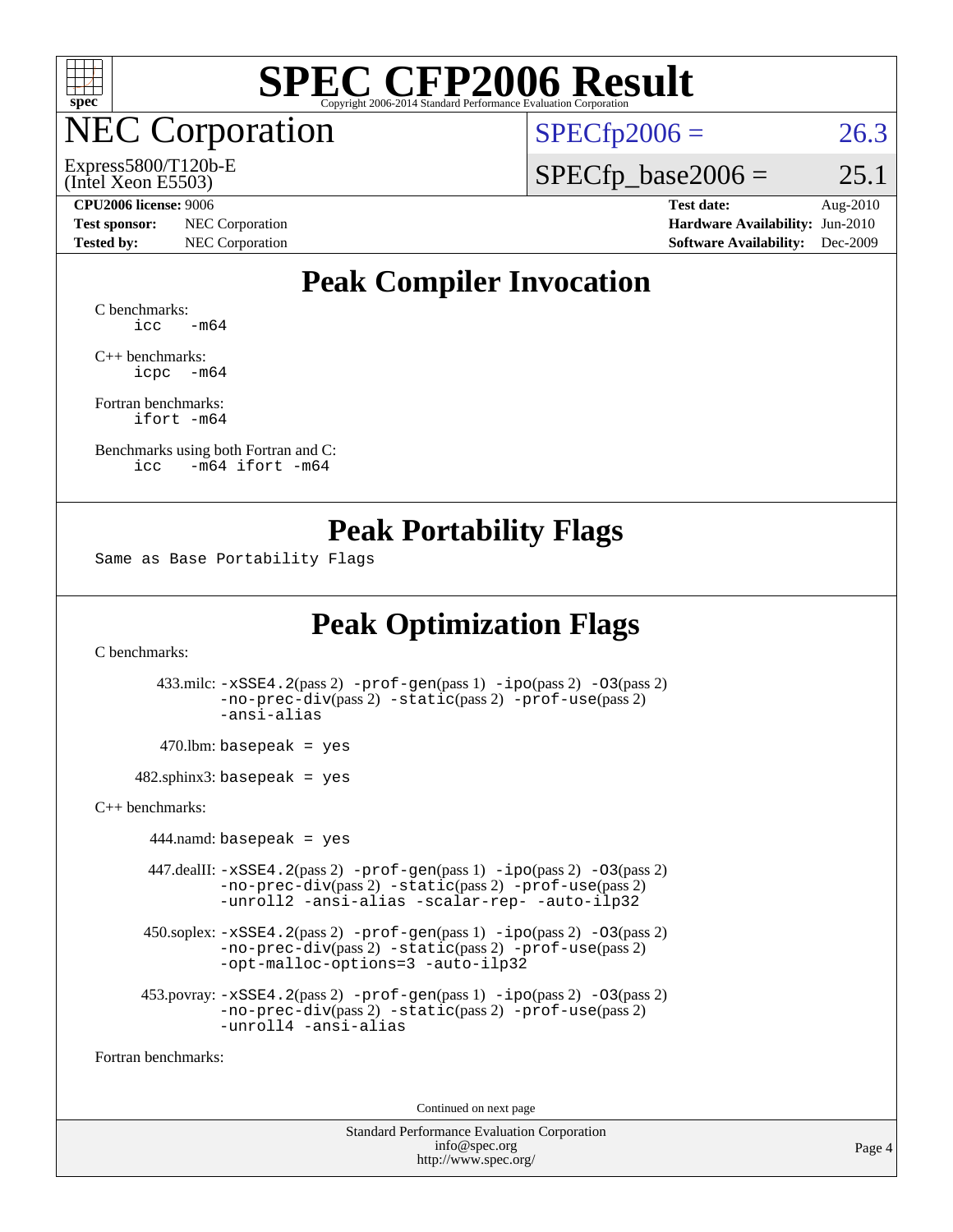

NEC Corporation

 $SPECfp2006 = 26.3$  $SPECfp2006 = 26.3$ 

(Intel Xeon E5503) Express5800/T120b-E  $SPECTp\_base2006 = 25.1$ 

| <b>Test sponsor:</b> | NEC Corporation        |
|----------------------|------------------------|
| <b>Tested by:</b>    | <b>NEC</b> Corporation |

**[CPU2006 license:](http://www.spec.org/auto/cpu2006/Docs/result-fields.html#CPU2006license)** 9006 **[Test date:](http://www.spec.org/auto/cpu2006/Docs/result-fields.html#Testdate)** Aug-2010 **[Hardware Availability:](http://www.spec.org/auto/cpu2006/Docs/result-fields.html#HardwareAvailability)** Jun-2010 **[Software Availability:](http://www.spec.org/auto/cpu2006/Docs/result-fields.html#SoftwareAvailability)** Dec-2009

# **[Peak Optimization Flags \(Continued\)](http://www.spec.org/auto/cpu2006/Docs/result-fields.html#PeakOptimizationFlags)**

|                                      | Standard Performance Evaluation Corporation<br>info@spec.org<br>http://www.spec.org/                                                                                                                  | Page 5 |
|--------------------------------------|-------------------------------------------------------------------------------------------------------------------------------------------------------------------------------------------------------|--------|
|                                      |                                                                                                                                                                                                       |        |
|                                      |                                                                                                                                                                                                       |        |
|                                      |                                                                                                                                                                                                       |        |
|                                      |                                                                                                                                                                                                       |        |
|                                      | You can also download the XML flags source by saving the following link:<br>http://www.spec.org/cpu2006/flags/Intel-icll.1-linux64-revE.20100721.xml                                                  |        |
|                                      | http://www.spec.org/cpu2006/flags/Intel-ic11.1-linux64-revE.20100721.html                                                                                                                             |        |
|                                      | The flags file that was used to format this result can be browsed at                                                                                                                                  |        |
|                                      | $481.wrf$ : basepeak = yes                                                                                                                                                                            |        |
|                                      | 454.calculix: -xSSE4.2 -ipo -03 -no-prec-div -static -auto-ilp32                                                                                                                                      |        |
|                                      | $436 \text{.cactus}$ ADM: $-xSSE4$ . $2(pass 2)$ -prof-gen(pass 1) -ipo(pass 2) -03(pass 2)<br>-no-prec-div(pass 2) -static(pass 2) -prof-use(pass 2)<br>-unroll2 -opt-prefetch -parallel -auto-ilp32 |        |
|                                      | 435.gromacs: -xSSE4.2(pass 2) -prof-gen(pass 1) -ipo(pass 2) -03(pass 2)<br>-no-prec-div(pass 2) -static(pass 2) -prof-use(pass 2)<br>-opt-prefetch -auto-ilp32                                       |        |
| Benchmarks using both Fortran and C: |                                                                                                                                                                                                       |        |
|                                      | $465$ .tonto: $-xSSE4$ . 2(pass 2) $-prof-gen(pass 1) -ipo(pass 2) -O3(pass 2)$<br>$-no-prec-div(pass 2) -static(pass 2) -prof-use(pass 2)$<br>-inline-calloc -opt-malloc-options=3 -auto -unroll4    |        |
|                                      | 459.GemsFDTD: -xSSE4.2(pass 2) -prof-gen(pass 1) -ipo(pass 2) -03(pass 2)<br>$-no-prec-div(pass 2) -static(pass 2) -prof-use(pass 2)$<br>-unroll2 -Ob0 -opt-prefetch -parallel                        |        |
|                                      | $437$ leslie3d: basepeak = yes                                                                                                                                                                        |        |
|                                      | $434$ .zeusmp: basepeak = yes                                                                                                                                                                         |        |
|                                      | 416.gamess: $-xSSE4$ . 2(pass 2) $-prof-gen(pass 1) -ipo(pass 2) -O3(pass 2)$<br>$-no-prec-div(pass 2) -static(pass 2) -prof-use(pass 2)$<br>-unroll2 -Ob0 -ansi-alias -scalar-rep-                   |        |
|                                      | 410.bwaves: -xSSE4.2 -ipo -03 -no-prec-div -static -opt-prefetch<br>-parallel                                                                                                                         |        |